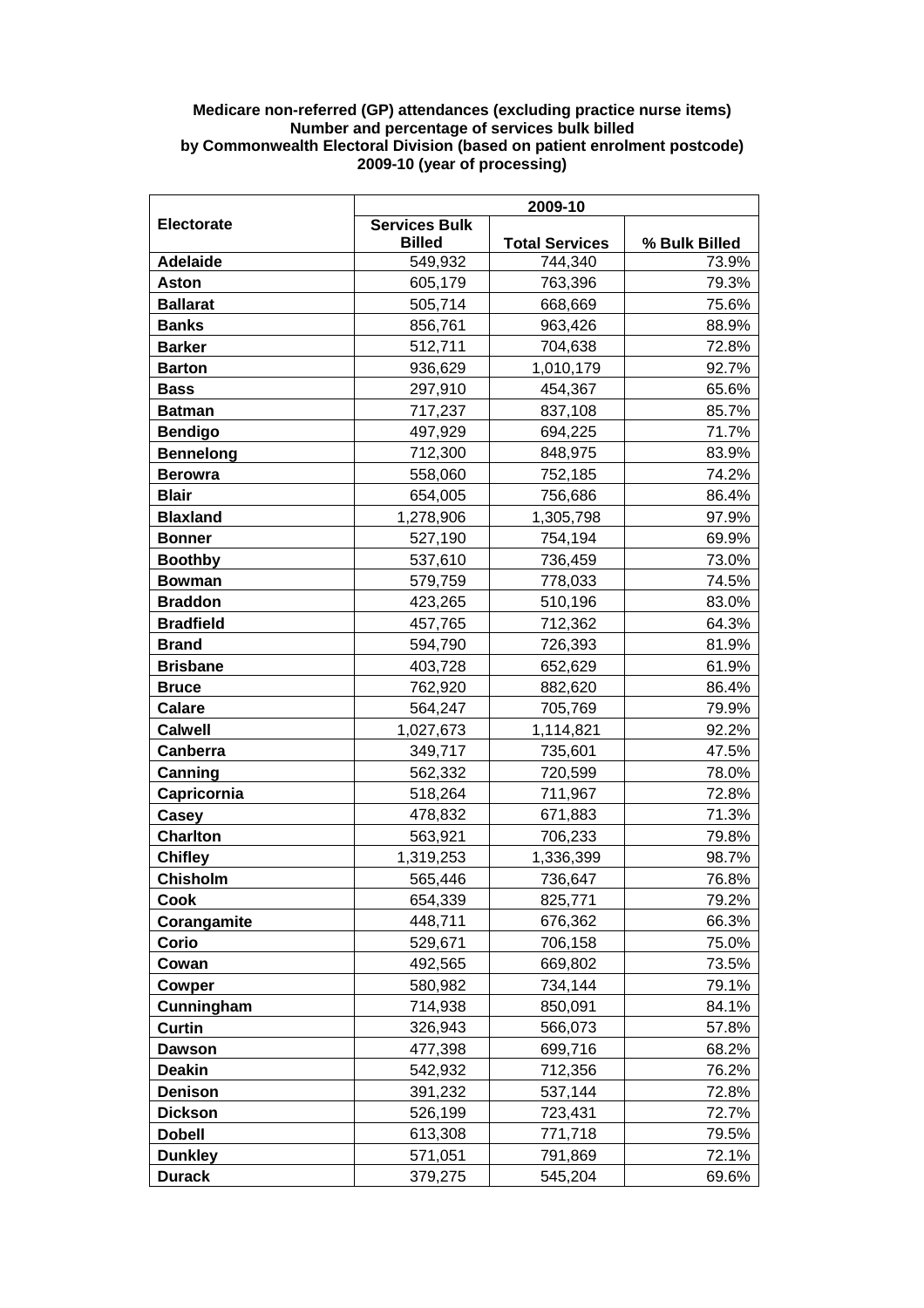|                        | 2009-10                               |                       |                |
|------------------------|---------------------------------------|-----------------------|----------------|
| Electorate             | <b>Services Bulk</b><br><b>Billed</b> | <b>Total Services</b> | % Bulk Billed  |
| <b>Eden-Monaro</b>     | 364,861                               | 594,628               | 61.4%          |
| Fadden                 | 693,843                               | 840,489               | 82.6%          |
| <b>Fairfax</b>         | 711,715                               | 829,793               | 85.8%          |
| <b>Farrer</b>          | 431,206                               | 624,091               | 69.1%          |
| <b>Fisher</b>          | 684,053                               | 793,465               | 86.2%          |
| <b>Flinders</b>        | 464,090                               | 718,305               | 64.6%          |
| <b>Flynn</b>           | 594,189                               | 740,272               | 80.3%          |
| Forde                  | 821,006                               | 890,498               | 92.2%          |
| <b>Forrest</b>         | 394,866                               | 572,482               | 69.0%          |
| <b>Fowler</b>          | 1,225,400                             | 1,249,495             | 98.1%          |
| <b>Franklin</b>        | 355,834                               | 506,059               | 70.3%          |
| <b>Fraser</b>          | 330,989                               | 707,276               | 46.8%          |
| <b>Fremantle</b>       | 454,028                               | 656,407               | 69.2%          |
| <b>Gellibrand</b>      | 697,322                               | 830,068               | 84.0%          |
| Gilmore                | 595,035                               | 738,503               | 80.6%          |
| Gippsland              | 596,015                               | 718,129               | 83.0%          |
| Goldstein              | 396,050                               | 669,188               | 59.2%          |
| Gorton                 | 984,193                               | 1,126,803             | 87.3%          |
| Grayndler              | 844,802                               | 930,764               | 90.8%          |
| Greenway               | 1,007,593                             | 1,045,148             | 96.4%          |
| Grey                   | 703,221                               | 820,443               | 85.7%          |
| Griffith               | 419,158                               | 647,030               | 64.8%          |
| Groom                  | 539,626                               | 719,994               | 74.9%          |
| <b>Hasluck</b>         | 559,611                               | 731,903               | 76.5%          |
| <b>Herbert</b>         | 547,213                               | 714,820               | 76.6%          |
| <b>Higgins</b>         | 374,112                               | 630,125               | 59.4%          |
| <b>Hindmarsh</b>       | 584,587                               | 775,436               | 75.4%          |
| <b>Hinkler</b>         | 643,363                               | 789,472               | 81.5%          |
| <b>Holt</b>            | 1,020,783                             | 1,174,708             | 86.9%          |
| <b>Hotham</b>          | 618,935                               | 778,312               | 79.5%          |
| <b>Hughes</b><br>Hume  | 792,083                               | 923,240               | 85.8%          |
| <b>Hunter</b>          | 536,934<br>460,254                    | 695,881<br>645,303    | 77.2%<br>71.3% |
| Indi                   | 359,388                               | 571,538               | 62.9%          |
| <b>Isaacs</b>          | 684,487                               | 874,957               | 78.2%          |
| Jagajaga               | 529,533                               | 705,839               | 75.0%          |
| Kennedy                | 537,343                               | 701,071               | 76.6%          |
| <b>Kingsford Smith</b> | 800,144                               | 932,364               | 85.8%          |
| Kingston               | 725,534                               | 878,221               | 82.6%          |
| Kooyong                | 343,618                               | 576,890               | 59.6%          |
| La Trobe               | 590,282                               | 761,820               | 77.5%          |
| Lalor                  | 1,048,248                             | 1,154,892             | 90.8%          |
| Leichhardt             | 589,957                               | 737,148               | 80.0%          |
| Lilley                 | 547,105                               | 783,728               | 69.8%          |
| Lindsay                | 988,774                               | 1,043,752             | 94.7%          |
| Lingiari               | 202,221                               | 272,680               | 74.2%          |
| Longman                | 700,189                               | 811,267               | 86.3%          |
| Lyne                   | 660,829                               | 775,585               | 85.2%          |
| Lyons                  | 388,589                               | 490,444               | 79.2%          |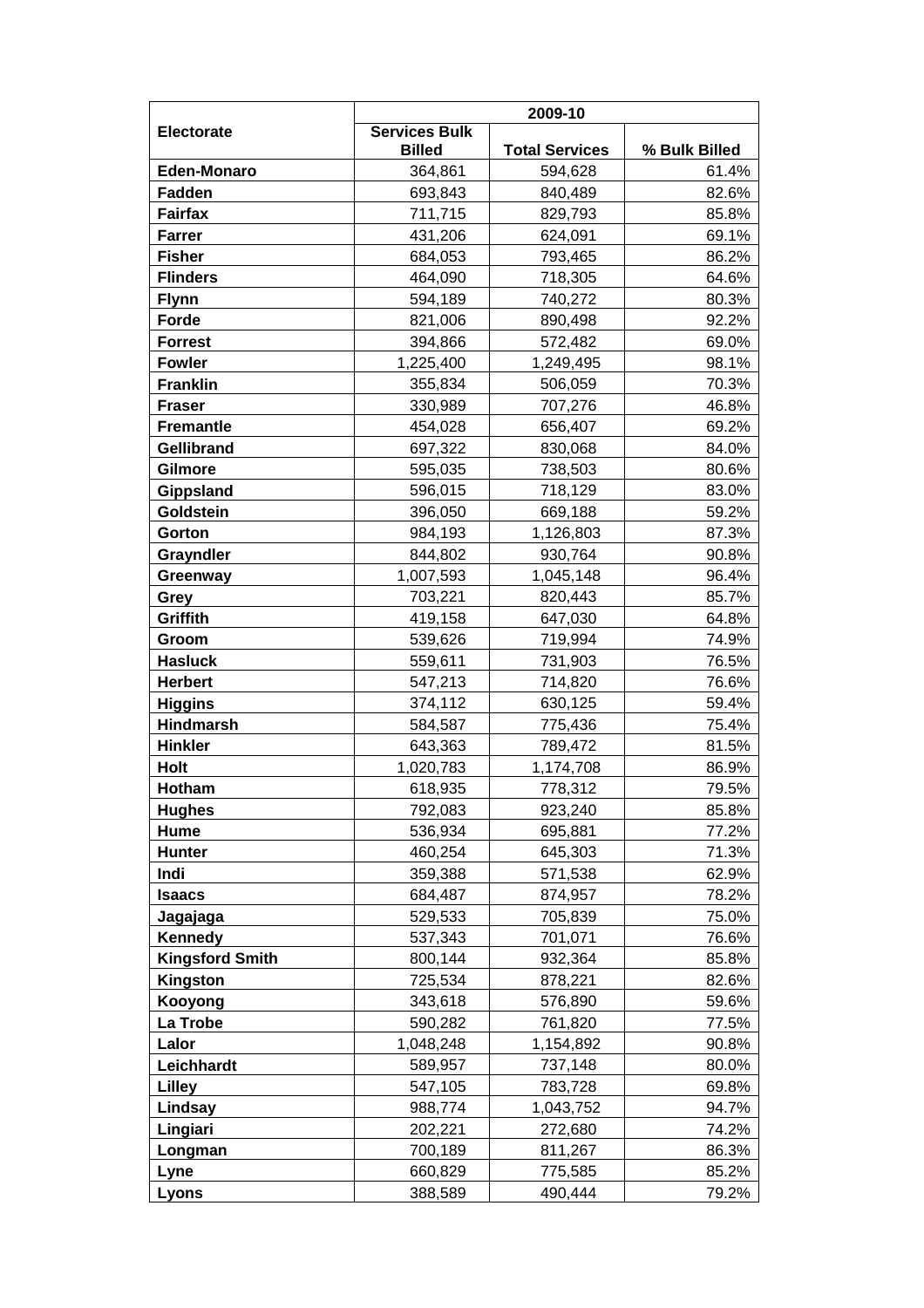|                               | 2009-10                               |                       |                |
|-------------------------------|---------------------------------------|-----------------------|----------------|
| Electorate                    | <b>Services Bulk</b><br><b>Billed</b> | <b>Total Services</b> | % Bulk Billed  |
| <b>Macarthur</b>              | 891,069                               | 949,707               | 93.8%          |
| <b>Mackellar</b>              | 521,250                               | 737,243               | 70.7%          |
| <b>Macquarie</b>              | 665,488                               | 785,009               | 84.8%          |
| <b>Makin</b>                  | 621,023                               | 764,423               | 81.2%          |
| <b>Mallee</b>                 | 573,157                               | 696,748               | 82.3%          |
| <b>Maranoa</b>                | 543,401                               | 694,604               | 78.2%          |
| Maribyrnong                   | 677,955                               | 815,084               | 83.2%          |
| <b>Mayo</b>                   | 506,663                               | 730,931               | 69.3%          |
| <b>McEwen</b>                 | 652,504                               | 848,929               | 76.9%          |
| <b>McMahon</b>                | 1,105,921                             | 1,135,314             | 97.4%          |
| <b>McMillan</b>               | 656,335                               | 769,195               | 85.3%          |
| <b>McPherson</b>              | 686,650                               | 849,628               | 80.8%          |
| <b>Melbourne</b>              | 658,216                               | 844,726               | 77.9%          |
| <b>Melbourne Ports</b>        | 514,083                               | 740,686               | 69.4%          |
| <b>Menzies</b>                | 566,657                               | 729,911               | 77.6%          |
| <b>Mitchell</b>               | 730,392                               | 857,664               | 85.2%          |
| <b>Moncrieff</b>              | 712,655                               | 877,607               | 81.2%          |
| <b>Moore</b>                  | 467,402                               | 671,868               | 69.6%          |
| <b>Moreton</b>                | 623,369                               | 776,287               | 80.3%          |
| <b>Murray</b>                 | 440,264                               | 664,098               | 66.3%          |
| <b>New England</b>            | 423,451                               | 598,891               | 70.7%          |
| <b>Newcastle</b>              | 479,877                               | 647,762               | 74.1%          |
| <b>North Sydney</b>           | 481,408                               | 727,037               | 66.2%          |
| O'Connor                      | 431,408                               | 585,096               | 73.7%          |
| Oxley                         | 734,751                               | 839,136               | 87.6%          |
| Page                          | 472,836                               | 661,634               | 71.5%          |
| <b>Parkes</b>                 | 615,998                               | 769,157               | 80.1%          |
| Parramatta                    | 1,092,320                             | 1,152,992             | 94.7%          |
| <b>Paterson</b>               | 543,769                               | 704,394               | 77.2%          |
| Pearce                        | 539,533                               | 679,569               | 79.4%          |
| <b>Perth</b><br><b>Petrie</b> | 498,953                               | 684,033               | 72.9%          |
| <b>Port Adelaide</b>          | 599,546<br>866,954                    | 782,188<br>992,213    | 76.6%<br>87.4% |
| Rankin                        | 941,847                               | 1,032,420             | 91.2%          |
| <b>Reid</b>                   | 977,478                               | 1,038,846             | 94.1%          |
| Richmond                      | 649,774                               | 781,048               | 83.2%          |
| <b>Riverina</b>               | 536,871                               | 709,350               | 75.7%          |
| Robertson                     | 663,495                               | 800,779               | 82.9%          |
| Ryan                          | 383,051                               | 636,508               | 60.2%          |
| <b>Scullin</b>                | 866,813                               | 938,709               | 92.3%          |
| <b>Shortland</b>              | 575,581                               | 727,522               | 79.1%          |
| Solomon                       | 221,207                               | 372,301               | 59.4%          |
| <b>Stirling</b>               | 487,807                               | 672,549               | 72.5%          |
| <b>Sturt</b>                  | 533,903                               | 773,909               | 69.0%          |
| Swan                          | 493,250                               | 674,899               | 73.1%          |
| <b>Sydney</b>                 | 670,503                               | 835,488               | 80.3%          |
| <b>Tangney</b>                | 417,056                               | 632,263               | 66.0%          |
| <b>Throsby</b>                | 816,255                               | 896,313               | 91.1%          |
| Wakefield                     | 856,972                               | 974,961               | 87.9%          |